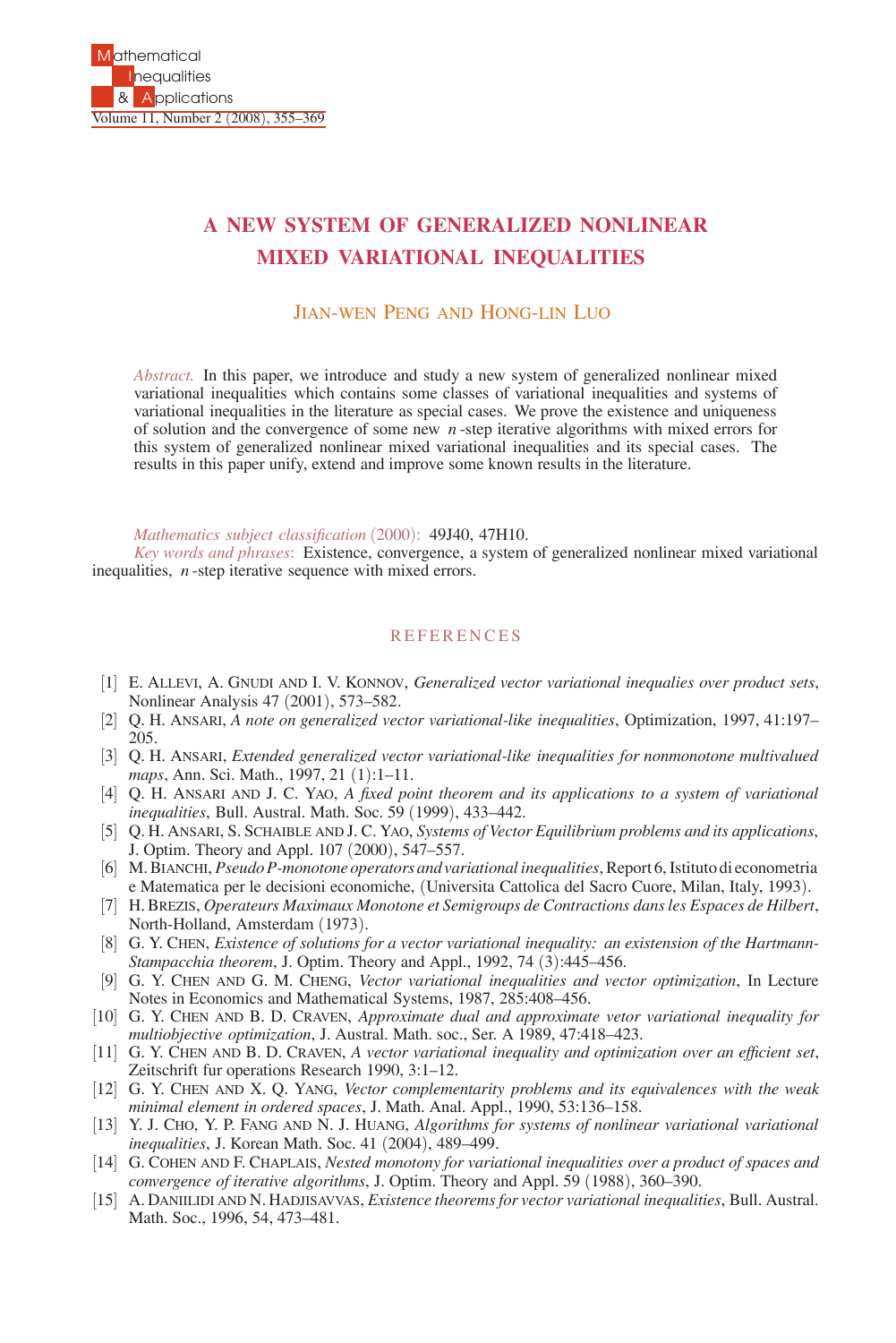- [16] X. P. DING, *The generalized vector quasi-variational-like inequalities*, Computers and Mathematics with Applications, 1999, 37:57–67.
- [17] X. P. DING, *Existence and algorithms of solutions for nonlinear mixed variational-like inequalities in Banach spaces*, J. Comput. Appl. Math. 157 (2003), 419–434.
- [18] X. P. DING AND E. TARAFDAR, *Generalized vector variational-like inequalities without monotonicity*, pp. 113–123. Vector variational inequalities and vector equilibrium: mathematical theoreies, In: Giannessi, F. (Eds.), Kluwer Academic Publishers, 2000.
- [19] X. P. DING AND E. TARAFDAR, *Generalized vector variational-like inequalities with Cx −* <sup>η</sup>  *pseudomonotone set-valued mappings*, pp. 125-140. Vector variational inequalities and vector equilibrium: mathematical theoreies, In: Giannessi, F. (Eds.), Kluwer Academic Publishers, 2000.
- [20] A. S. EMAN AND C. B. STEPHEN, *An iterative method for generalized set-valued nonlinear mixed quasi-variational inequalities*, J. Compul. Appl. Math. 170 (2004), 423–432.
- [21] F. GIANNESSI, *Theorems alternative, Quadratic programs, and complementarity problems*, In variational inequalities and complementarity problems, (Edited by R. W. Cottle, F. Giannessi, and J. L. Lions), pp. 151–186, John Wiley and Sons, New York, 1980.
- [22] P. T. HARKER, J. S. PANG, Finite-dimensional variational inequality and nonlinear complementarity problems: a survey of theory, algorithms and applications, Math. Prog. 48 (1990), 161–220.
- [23] G. KASSAY, J. KOLUMBÁN, *System of multi-valued variational inequalities*, Publ. Math. Debrecen, 54 (1999), 267–279.
- [24] G. KASSAY, J. KOLUMBÁN AND Z. PÁLES, *Factorization of Minty and Stampacchia variational inequality system*, European J. Oper. Res., 143 (2002), 377–389.
- [25] J. K. KIM AND D. S. KIM, *A new system of generalized nonlinear mixed variational inequalities in Hilbert spaces*, J. Convex Anal. 11(1) (2004), 235–243.
- [26] I. V. KONNOV AND J. C. YAO, *On the generalized vector variational inequality problem*, J. Math. anal. Appl., 1997, 206:42–58.
- [27] G. M. LEE, D. S. KIM AND S. J. CHO, *Generalized vector variational inequality and fuzzy extension*, Appl. Math. Lett., 1993, 6(6):47–51.
- [28] G. M. LEE, B. S. LEE AND S. S. CHANG, *On vector quasivariational inequalities*, J. Math. Anal. Appl., 1996, 203, 626–639.
- [29] J. L. LI, *On the existence of solutions of variational-inequalities in Banach spaces*, J. Math. Anal. Appl. 295 (2004), 115–128.
- [30] K. L. LIN, D. P. DING AND J. C. YAO, *Generalized vector variational inequalities*, J. Optim. Theory and Appl., 1997, 92(1):117–125.
- [31] G. M. LEE, D. S. KIM AND B. S. LEE, *Generalized vector variational inequality*, Appl. Math. Lett., 1996, 9(1):39–42.
- [32] L. S. LIU, *Ishikawa and Mann, Iterative process with error for nonlinear strongly accretive mappings in Banach spaces*, J. Math. Appl. Anal. (1995) 114–125.
- [33] Q. LUO, *Generalized vector variational-like inequalities*, pp. 363–369. Vector variational inequalities and vector equilibrium: mathematical theoreies, In: Giannessi, F. (Eds.), Kluwer Academic Publishers, 2000.
- [34] P. MARCOTTE AND D. L. ZHU, *Weak sharp solutions and the finite convergence of algorithms for solving variational inequalities*, SIAM J. Optim. 9 (1999), 179–189.
- [35] M. A. NOOR, *Modified resolvent splitting algorithms for general mixed variational inequalities*, J. Comput. Appl. Math. 135 (2001), 111–124.
- [36] M. A. NOOR, K. I. NOOR AND T. M. RASSIAS, *set-valued resolvent equations and mixed variational inequalities*, J. Math. Anal. Appl., 220 (1998) 741–759.
- [37] J. S. PANG, *Asymmetric variational inequality problems over product sets: Applications and iterative methods*, Mathematical Programming 31 (1985), 206–219.
- [38] J. W. PENG, *System of generalized set-valued quasi-variational-like inequalities*, Bull. Austral. Math. Soc. 68 (2003), 501–515.
- [39] J. W. PENG AND X. M. YANG, *On existence of a solution for the system of generalized vector quasiequilibrium problems with upper semicontinuous set-valued maps*, Internat. J. Math. Math. Sci., 15 (2005):2409–2420.
- [40] A. H. SIDDIQI, A. H. ANSARI, A. KHALIQ, *On vector variational inequality*, J. Optim. Theory Appl. 1995, 84:171–180.
- [41] R. U. VERMA, *Projection methods,algorithms and a new system of nonlinear variational inequalities*, Computers Math. Applic. 41 (2001), 1025–1031.
- [42] R. U. VERMA, *General convergence analysis for two-step projection methods and application to variational problems*, Appl. Math. Lett. 18 (2005), 1286–1292.